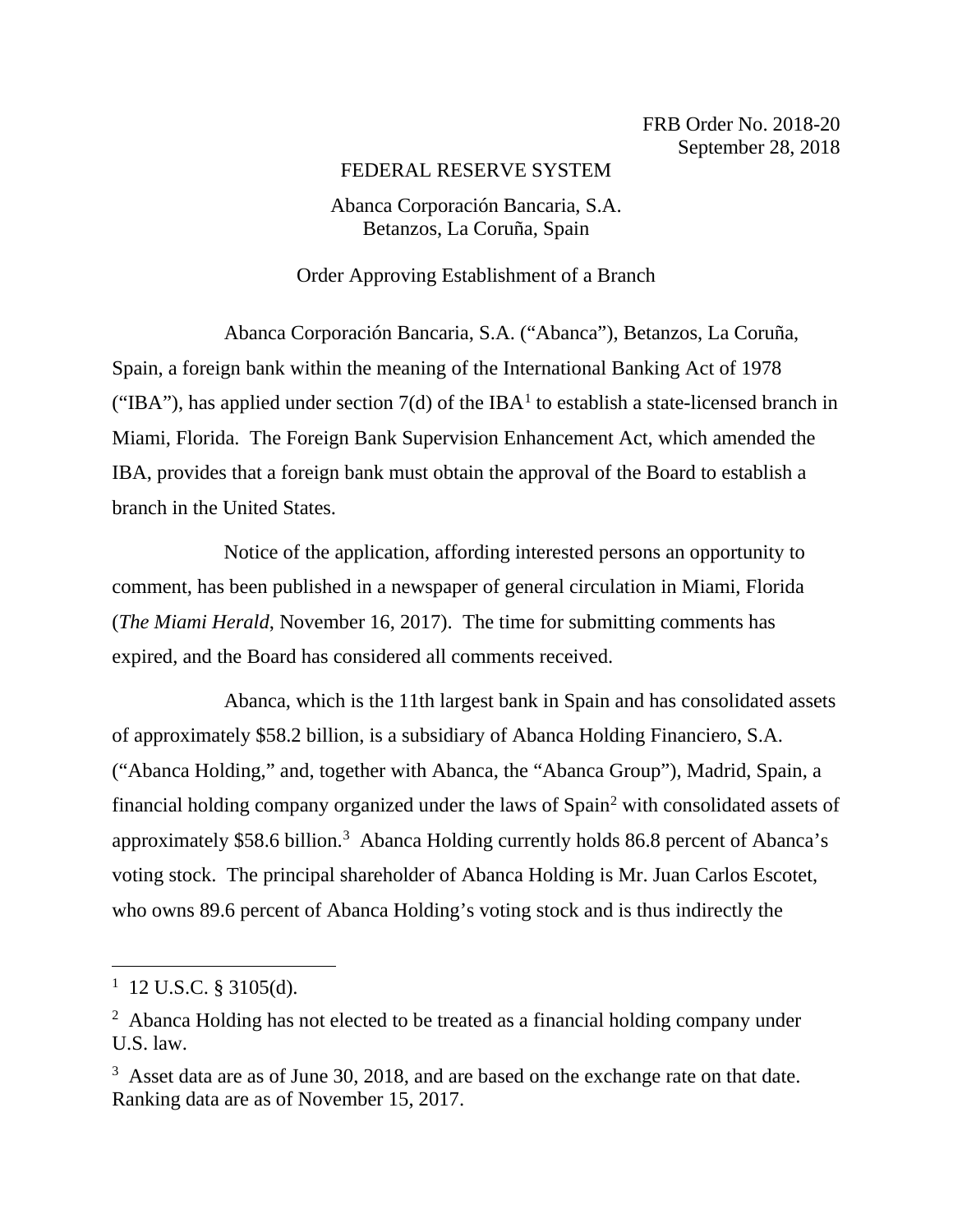largest shareholder of Abanca.<sup>4</sup> In addition to controlling Abanca, Mr. Escotet is also a controlling shareholder of banks in various other countries.

Abanca offers a range of banking and financial products and services to individual and corporate customers. In addition to having a distribution network of branches throughout Spain, the bank provides insurance, pension management, and investment advisory services through several domestic subsidiaries. Abanca also operates branch offices in Portugal and Switzerland, as well as representative offices in Brazil, Venezuela, Panama, Mexico, France, the United Kingdom, Germany, and Switzerland. Currently, Abanca has no branches or other offices in the United States. Abanca also controls companies engaged in various commercial and industrial activities, including three subsidiaries in the United States. Upon establishment of the proposed branch of Abanca, the Abanca Group would be a qualifying foreign banking organization as defined in section 211.23 of Regulation K.<sup>5</sup>

The proposed U.S. branch of Abanca would engage in personal and commercial lending, remittance services, advisory services, trade finance, and wholesale deposit-taking activities permissible to a state-licensed entity.

Under the IBA and Regulation K, in acting on an application by a foreign bank to establish a branch, the Board must consider whether (1) the foreign bank has furnished to the Board the information it needs to assess the application adequately, (2) the foreign bank and any foreign bank parent engage directly in the business of banking outside of the United States, and (3) the foreign bank and any foreign bank

<sup>&</sup>lt;sup>4</sup> Other than Abanca's ownership of 8.8 percent of its stock in the form of treasury shares, no other shareholder owns more than 5 percent of the voting stock of Abanca or Abanca Holding.

<sup>&</sup>lt;sup>5</sup> 12 CFR 211.23(a). As Abanca Group will be a qualifying foreign banking organization, the activities of Abanca's nonbanking subsidiaries, including those in the United States, would be permissible pursuant to section 211.23(f) of Regulation K. 12 CFR 211.23(f).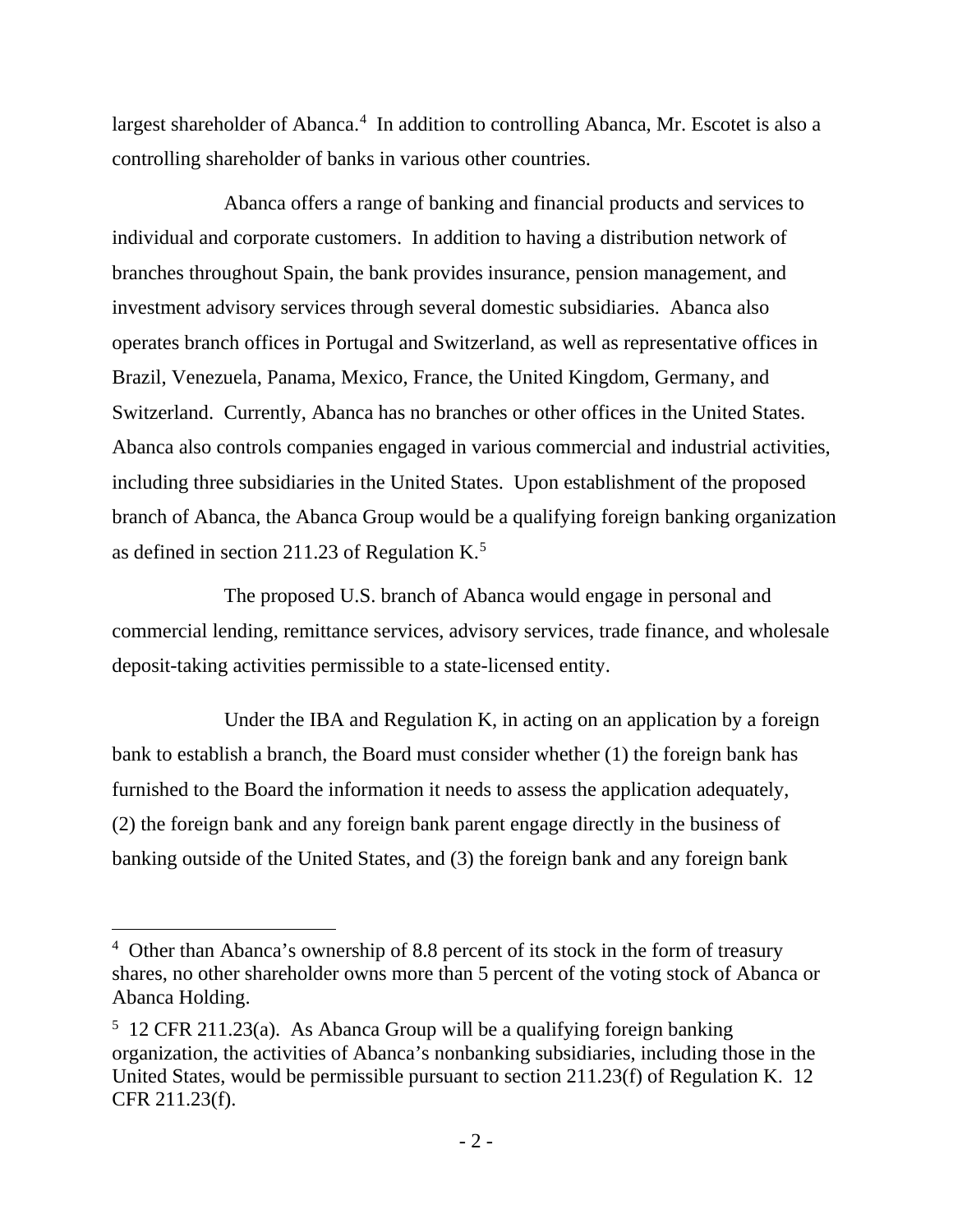parent are subject to comprehensive supervision on a consolidated basis by their home country supervisor.6 The Board also considers additional standards set forth in the IBA and Regulation K.<sup>7</sup>

<sup>7</sup> See 12 U.S.C. § 3105(d)(3)-(4); 12 CFR 211.24(c)(2)-(3). These standards include whether the bank's home country supervisor has consented to the establishment of the office; the financial and managerial resources of the bank, including the bank's experience and capacity to engage in international banking; whether the bank has procedures to combat money laundering, whether there is a legal regime in place in the home country to address money laundering, and whether the home country is participating in multilateral efforts to combat money laundering; whether the appropriate supervisors in the home country may share information on the bank's operations with the Board; whether the bank and its U.S. affiliates are in compliance with U.S. law; the needs of the community; and the bank's record of operation. In the case of a foreign bank that presents a risk to the stability of the United States, the Board also may take into account, to the extent appropriate, whether the home country of the foreign bank has adopted, or is making demonstrable progress towards adopting, an appropriate system of financial regulation for the financial system of such home country to mitigate such risk. 12 U.S.C. § 3105(d)(3)(E).

 $\overline{a}$  $6$  12 U.S.C. § 3105(d)(2); 12 CFR 211.24(c)(1). Regulation K provides that a foreign bank is subject to consolidated home country supervision if the foreign bank is supervised or regulated in such a manner that its home country supervisors receive sufficient information on the worldwide operations of the foreign bank (including the relationships of the bank to any affiliate) to assess the foreign bank's overall financial condition and compliance with law and regulation.  $12$  CFR  $211.24(c)(1)(ii)$ . In assessing this supervisory standard, the Board considers, among other indicia of comprehensive, consolidated supervision, the extent to which home country supervisors (i) ensure that the bank has adequate procedures for monitoring and controlling its activities worldwide; (ii) obtain information on the condition of the bank and its subsidiaries and offices through regular examination reports, audit reports, or otherwise; (iii) obtain information on the dealings and relationships between the bank and its affiliates, both foreign and domestic; (iv) receive from the bank financial reports that are consolidated on a worldwide basis, or comparable information that permits analysis of the bank's financial condition on a worldwide consolidated basis; and (v) evaluate prudential standards, such as capital adequacy and risk asset exposure, on a worldwide basis. No single factor is essential, and other elements may inform the Board's determination.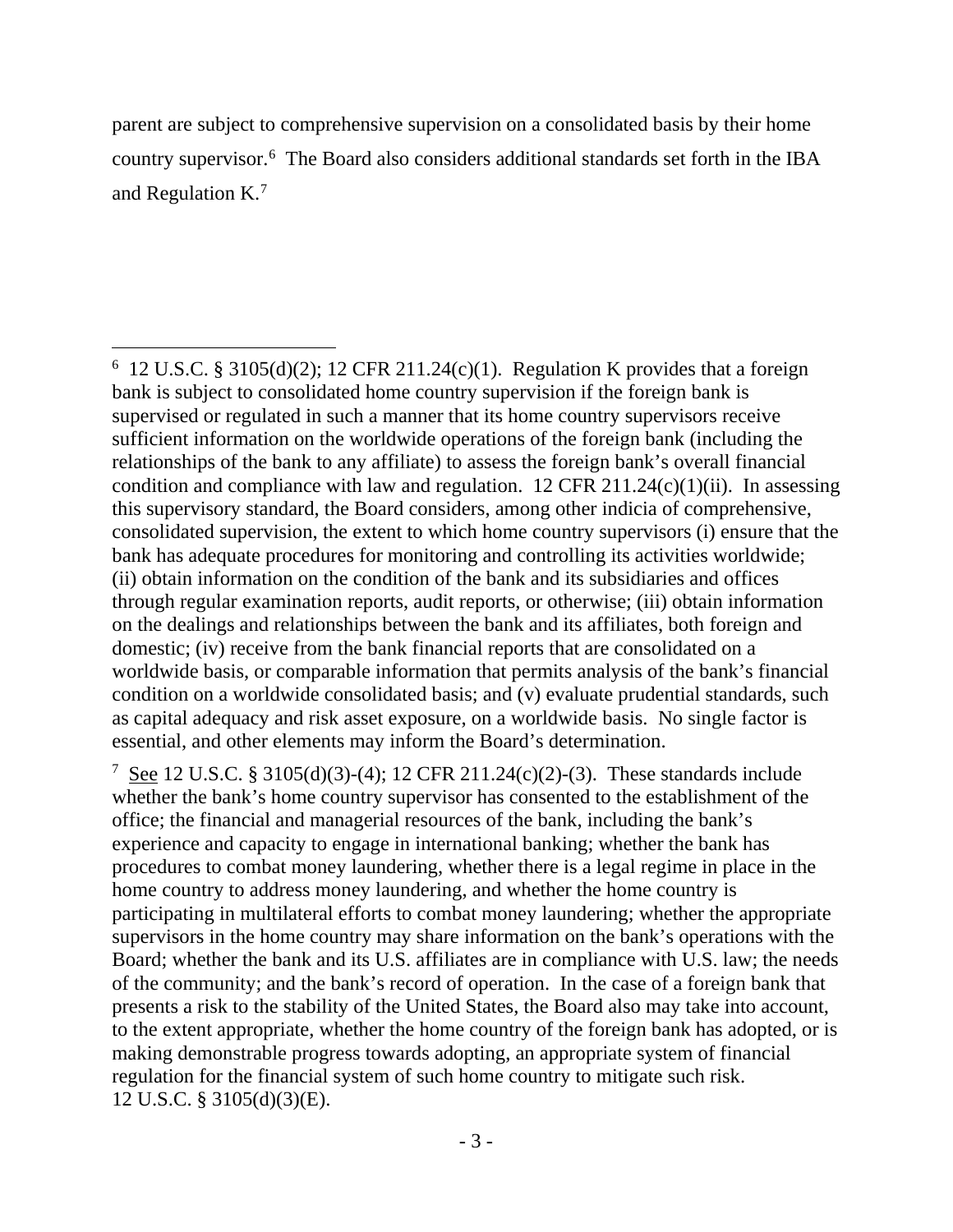As noted above, Abanca engages directly in the business of banking outside the United States. Abanca also has provided the Board with the information necessary to assess the application, through submissions that address the relevant issues.

The Abanca Group is subject to supervision by the European Central Bank ("ECB") and the Banco de España ("Bank of Spain") acting through the Single Supervisory Mechanism ("SSM") because the total value of its assets exceeds €30 billion. The Board has previously determined that the ECB, acting through the SSM, exercises comprehensive supervision over certain European banks.<sup>8</sup> The SSM is a system of financial supervision composed of the ECB and the national competent authorities of participating European Union Member states by which specific tasks are distributed between the ECB and the national competent authority. Under the SSM, the ECB has direct prudential supervisory responsibility for the Abanca Group, while the Bank of Spain, as the relevant national competent authority for the Abanca Group, retains supervisory authority over all other areas, including consumer protection and the prevention of money laundering and terrorist financing. The methodologies and standards that underpin the day-to-day supervision of large European Union banking organizations by the ECB under the SSM regulatory framework are aimed at achieving a consistent supervisory approach across the European Union. The system of supervision applied to large banks within the European Union has not changed materially since it was last considered by the Board.

<sup>&</sup>lt;sup>8</sup> See, e.g., Nordea Bank Abp, FRB Order 2018-16 (August 3, 2018); Deutsche Pfandbriefbank AG, FRB Order 2018-01 (January 3, 2018); ING Bank N.V., FRB Order 2017-27 (October 20, 2017); Board letter to Rita Milazzo dated August 1, 2017 (comprehensive consolidated supervision for Banco Bilbao Vizcaya Argentaria, S.A.); Board letter to Andrea Tokheim dated July 24, 2017 (comprehensive consolidated supervision for Bank of Ireland Group plc); and Unione di Banche Italiane, S.p.A., FRB Order 2017-11 (April 13, 2017).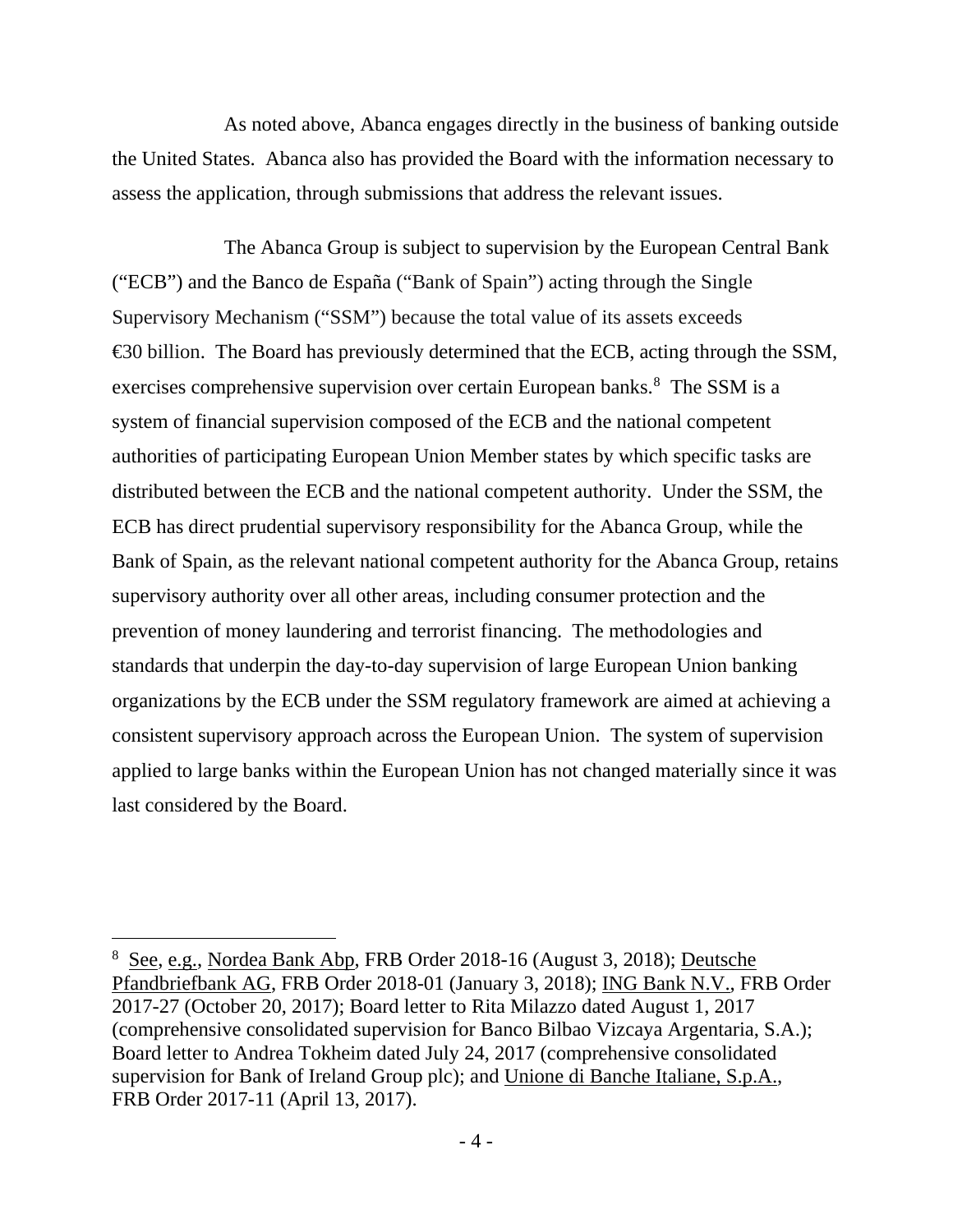Based on all the facts of record, including the above information, it has been determined that the Abanca Group is subject to comprehensive supervision on a consolidated basis by the ECB and the Bank of Spain acting through the SSM.

The Board has also considered the financial and managerial and other applicable factors in this case. The Abanca Group, Mr. Escotet, and Mr. Escotet's other controlled companies have provided commitments to the Board intended to address supervisory concerns.<sup>9</sup> The ECB has no objections to the establishment of the proposed branch. The ECB's risk-based capital standards are consistent with those established by the Basel Capital Accord ("Basel Accord"). Abanca's capital is in excess of the minimum levels that would be required by the Basel Accord and is considered equivalent to capital that would be required of a U.S. banking institution. Managerial and other financial resources of Abanca are considered consistent with approval, and Abanca appears to have the experience and capacity to support the proposed branch. In addition, Abanca has established controls and procedures for the proposed branch to ensure compliance with U.S. law and for its operations in general.

Spain is a member of the Financial Action Task Force and subscribes to its recommendations on measures to combat money laundering and international terrorism. In accordance with those recommendations, Spain has enacted laws and created legislative and regulatory standards to deter money laundering, terrorist financing, and other illicit activities. Money laundering is a criminal offense in Spain, and credit institutions are required to establish internal policies, procedures, and systems for the

<sup>&</sup>lt;sup>9</sup> Abanca is currently, and would remain, part of a parallel-owned banking organization because Mr. Escotet has direct or indirect control over several banks and no single supervisor exercises consolidated supervision over all of these commonly controlled banks. The commitments provide for restrictions on transactions between Abanca's proposed U.S. branch and affiliated companies, as well as regular reporting requirements and other undertakings to help ensure ongoing compliance with the commitments and U.S. law. See Joint Agency Statement on Parallel-Owned Banking Organizations, available at: http://www.federalreserve.gov/boarddocs/press/general/2002/ 20020423/attachment.pdf.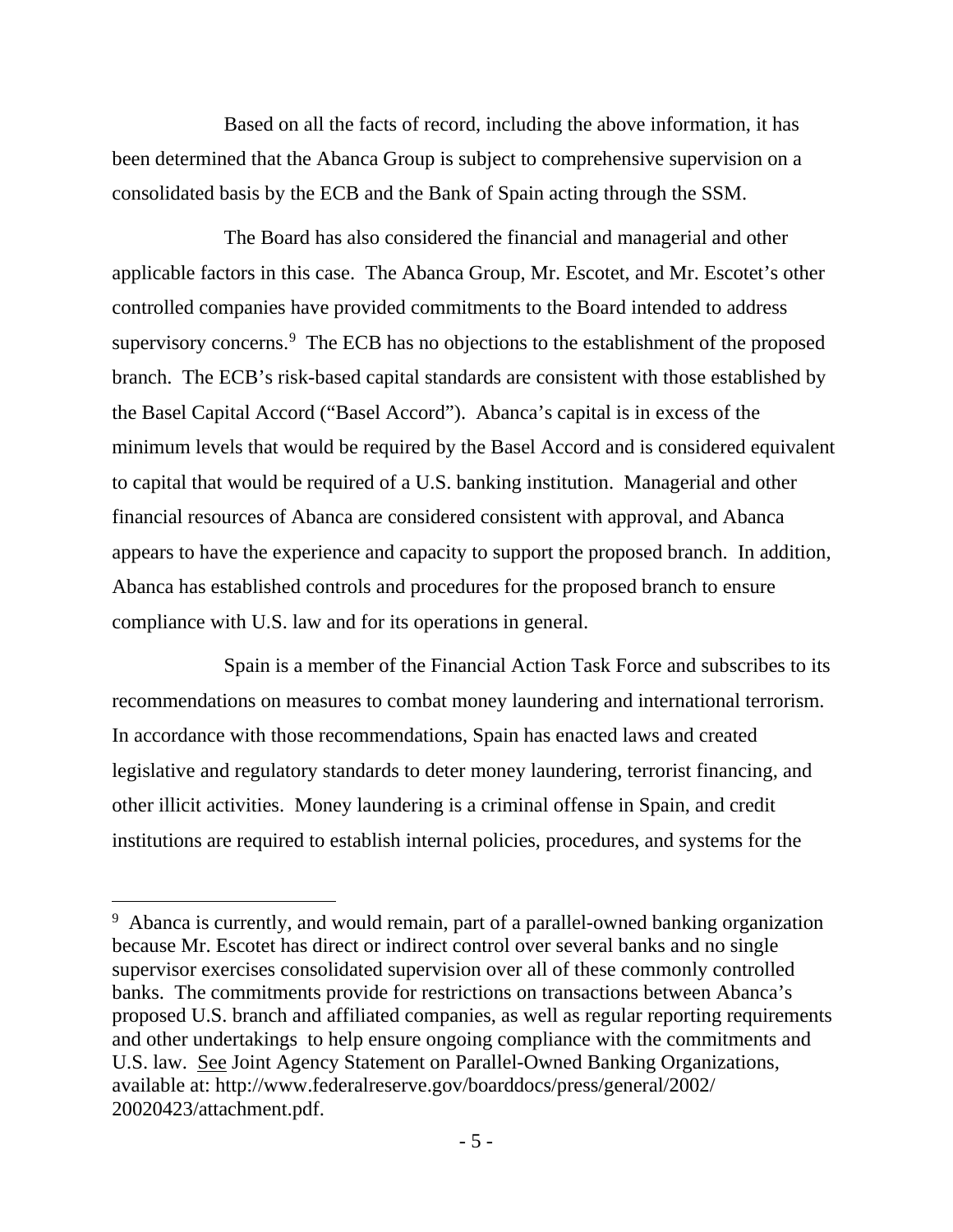detection and prevention of money laundering throughout their operations, including foreign branches. The Bank of Spain enforces those requirements with respect to Spanish banks, including Abanca. Abanca has policies and procedures to comply with these laws and regulations that are monitored by government entities, including the Bank of Spain, which is responsible for anti-money-laundering compliance.

The Abanca Group has committed to make available to the Board such information on its operations, and on those of any of its affiliates, that the Board deems necessary to determine and enforce compliance with the IBA, the Bank Holding Company Act, and other applicable federal law. To the extent that the provision of such information to the Board may be prohibited by law or otherwise, the Abanca Group has committed to cooperate with the Board to obtain any necessary exemptions or waivers that might be required from third parties for disclosure of such information. In light of these commitments and subject to the condition described below, it has been determined that Abanca has provided adequate assurances of access to any necessary information that the Board may request.

Section 173 of the Dodd-Frank Wall Street Reform and Consumer Protection Act amended the IBA to provide that the Board may consider, for a foreign bank that presents a risk to the stability of the United States financial system, whether the home country of the foreign bank has adopted, or is making demonstrable progress toward adopting, an appropriate system of financial regulation for the financial system of such home country to mitigate such risk.<sup>10</sup> Information relevant to the standard regarding risk to the stability of the United States financial system has also been reviewed. In particular, consideration has been given to (1) the relative size of Abanca in its home country; (2) the scope of Abanca's activities, including the type of activities it proposes to conduct in the United States and the potential for these activities to increase or transmit financial instability; and (3) the framework in place for supervising Abanca in its home

<sup>10</sup> Pub. L. No. 111-203, 124 Stat. 1376, 1440 (2010), codified at 12 U.S.C. 3105(d)(3)(E).